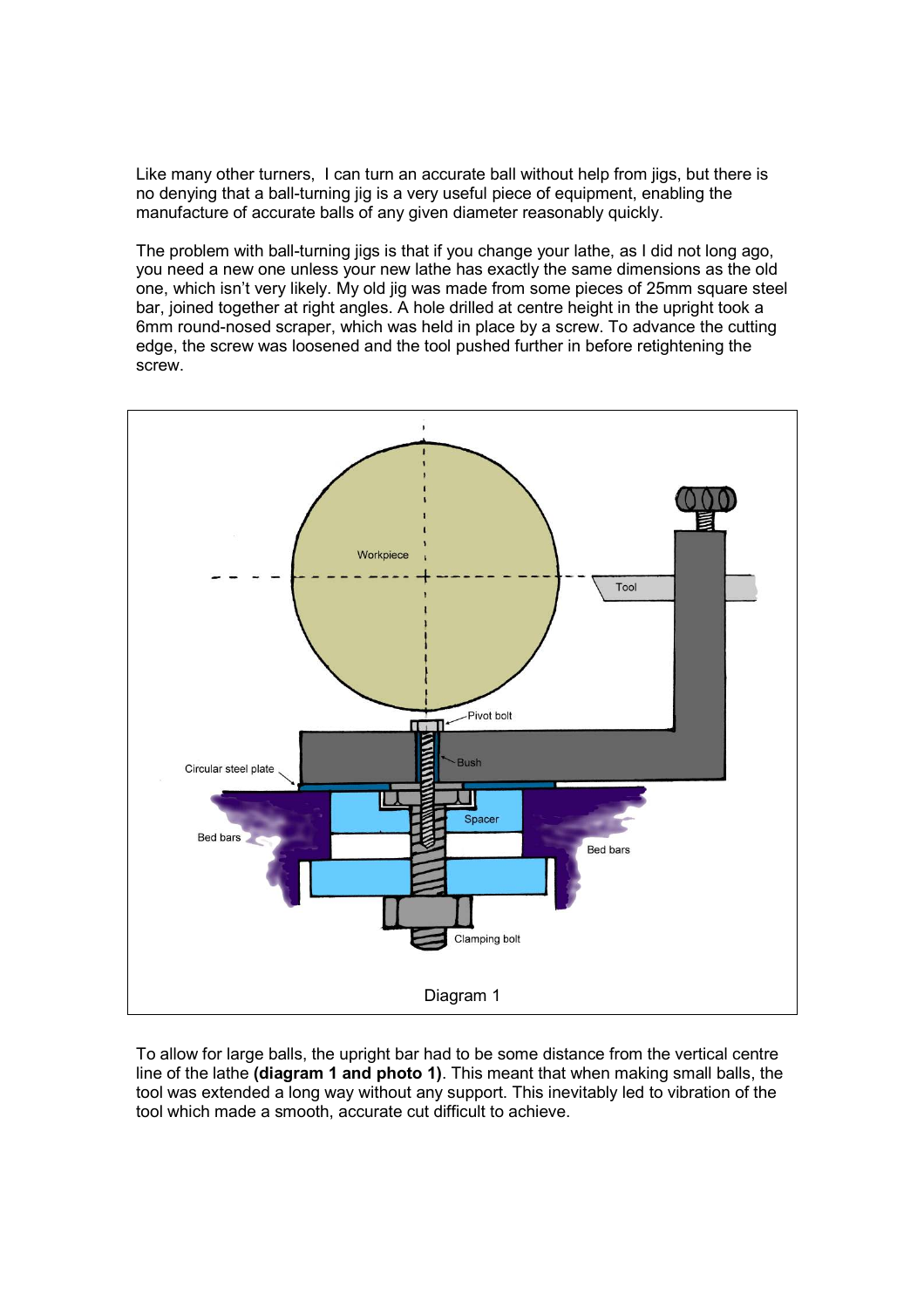Nevertheless, I would probably have made a new version of my old jig had I not seen Bryan, a member of my woodturning club, using a ball jig he had made. What struck me about his jig was that he had incorporated a screw operated slide from a metalworking lathe, making it easier to advance the cutting tool. This seemed an excellent idea, and set me thinking again about the whole design of my new ball-turning jig. Using a slide in this way to move not only the tool, but the whole tool post would make the jig easier to use and, by keeping the tool post close to the workpiece, it should also keep vibration to a minimum.

As well as a sliding toolpost, I had three other requirements of the new ball-turning jig:



- I wanted to be able to use the jig on either of my two lathes, a Vicmarc 175 on which I do most of my work, and a Vicmarc 100 which I take with me when I'm demonstrating to clubs. These have centre heights of 7" and 5" respectively.
- I also wanted to be able to turn balls up to the maximum size each lathe would allow. The maximum possible radius is equal to the centre height of the lathe less the thickness of the jig over the bed bars (see diagram 1). To accommodate both lathes would mean at least two pivot positions on the jig, one for each lathe.
- The ball jig should be easily adaptable to a new lathe should I ever decide to change either of my Vicmarcs.

I began by looking at the old ball jig for the parts I could re-use. The only useful part was the pivot and clamping arrangement. I had made this by turning down the head of a 12mm bolt to fit a hole in a circular steel plate which I already had. With the bolt securely brazed into the hole, I skimmed the plate to ensure it was perfectly flat, and drilled and tapped another hole in the top of the bolt, ready to take a 6mm bolt which would act as the pivot (photo 2). This arrangement had worked well up to then and I wanted to retain



it if possible.

For a ball-jig to work correctly, there are two crucial factors: the centre pivot of the jig must lie directly below the centre line of the lathe and the cutting edge of the tool must be at exactly centre height. If either of these conditions is not met the ball will not be spherical, but will be oblong to a greater or lesser extent, depending on how great the inaccuracy is. If your lathe has a swivelling headstock, it is also essential that the headstock and tailstock are correctly aligned.

Working with the small lathe first, I ensured that the pivot was directly under the centre line of the lathe by turning a spacer from Corian which was a tight

sliding fit between the bed bars. A 12mm hole drilled in this was enlarged to go over the bolt head and it was superglued to the underside of the metal plate (photo 3). Another piece of Corian was turned and drilled to fit on the bolt under (but not between) the bed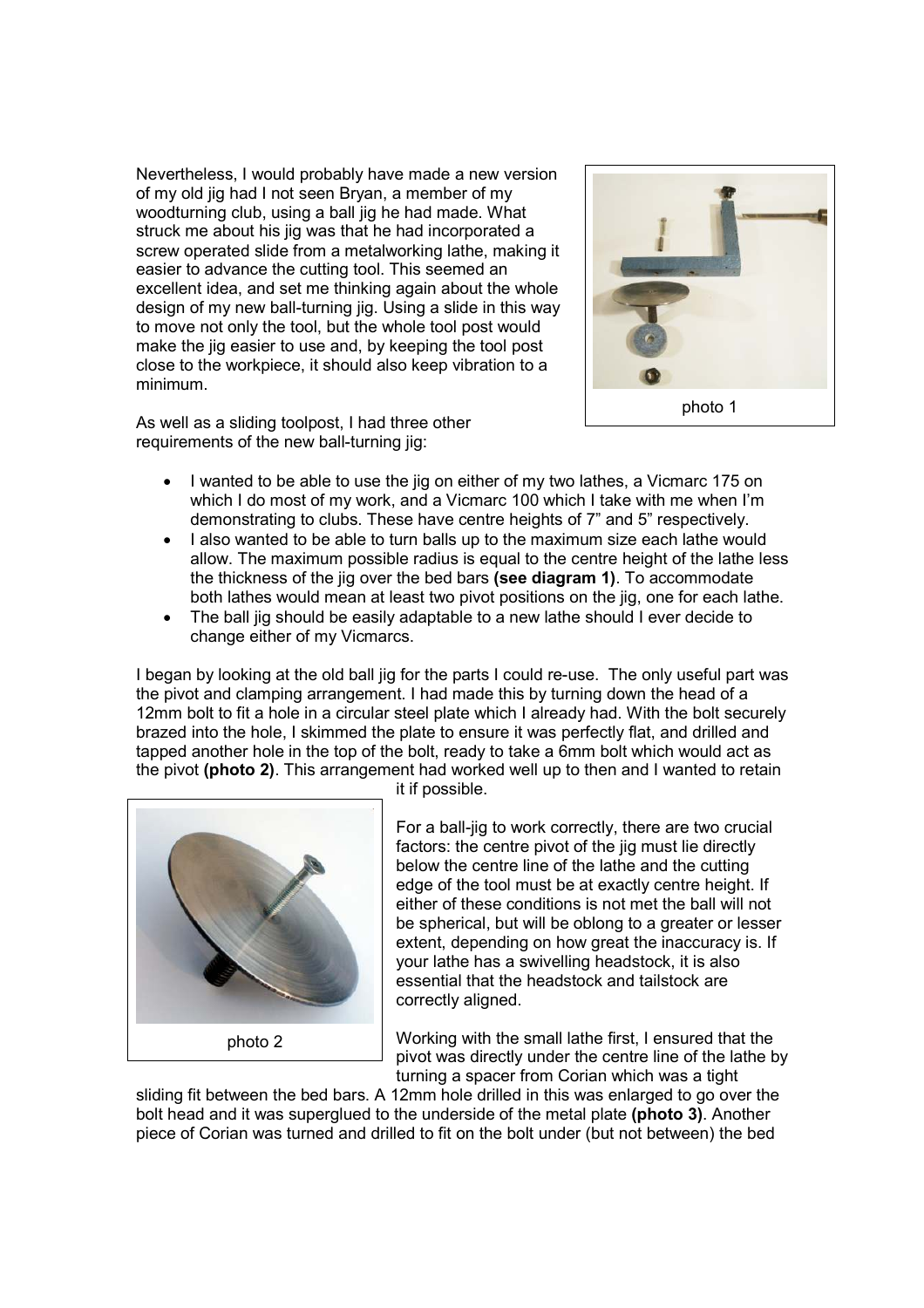bars. The assembly can then be bolted securely in place anywhere along the bed of the lathe (photo 4).



The larger lathe has a wider gap between the bed bars, so another piece of Corian was turned to fit over the first spacer and be a sliding fit between the bed bars of the bigger lathe. This was held in place by a large nylon washer which I found in my 'bits box' amongst all the other stuff that will come in useful one day (photo 5).

The bed bars of this lathe are thicker than the other and a piece of Corian under them would not leave enough of the bolt exposed to take the nut. However, I found another steel plate which I thought would fit under the bed bars but which had a hole in the middle which was too big. To solve this problem I simply superglued a large washer to the plate (photo 6).

The assembly would now fit anywhere on the bed of the larger lathe (photo 7).

Bryan had used a screw operated slide which he bought from Axminster, but whenever I think of this sort of item, my mind turns to eBay. I have a Myford ML7 metalworking lathe and I know there is a lively trade in spare parts on eBay.



photo 5



photo 6

I soon found a 'top slide' for the Myford (photo 8), and thought that I could always sell it again if things didn't work out. Not only that, but I could temporarily 'borrow' the one from my lathe while I was waiting for it to arrive.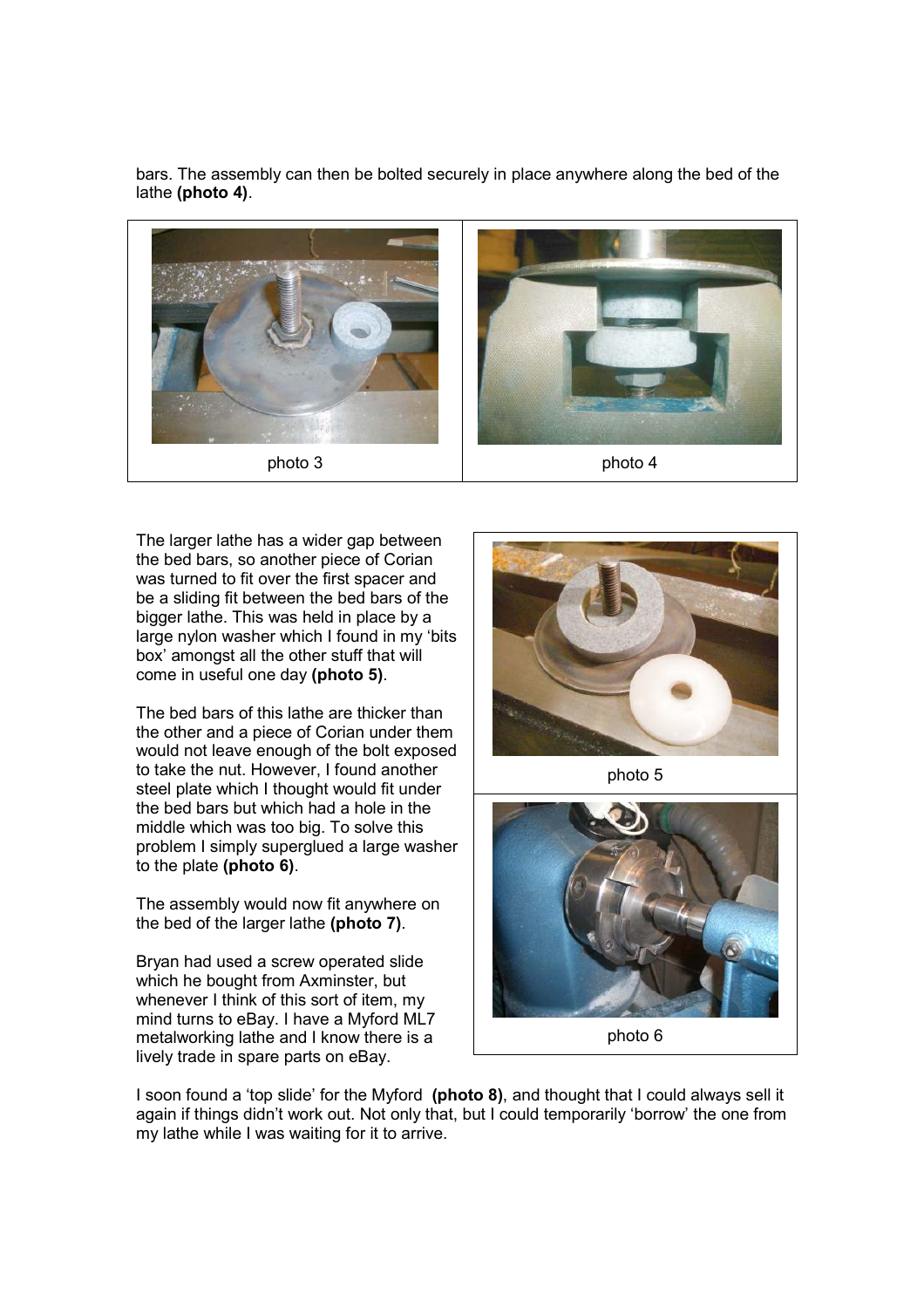

Vibration is the enemy of a good ball-turning jig, and I would have liked to have mounted the slide on a steel base. Unfortunately I had no steel plate, nor any means of cutting it even if I had, so I had to make do with a base cut from 19mm plywood. This was shaped to take the Myford top slide (photo 9) which was bolted in place through the slots on the slide. This top slide is actually quite heavy and while I was glad because this would help



photo 9

dampen vibration, I was also worried about the strain it might put on the pivot.

I decided to make the pivot bush a substantial affair from some 5/8" steel bar I happened to have. I turned a piece to a length just a smidgen more than the thickness of the plywood and drilled a 6mm hole through it. I spent some time working out fixing details and where to put holes in the plywood base so that all ball sizes could be produced on both lathes (photo 10), and then drilled three 5/8" holes with a Forstner bit to make sure they were clean and a good fit for the bush. I also manufactured a very substantial top

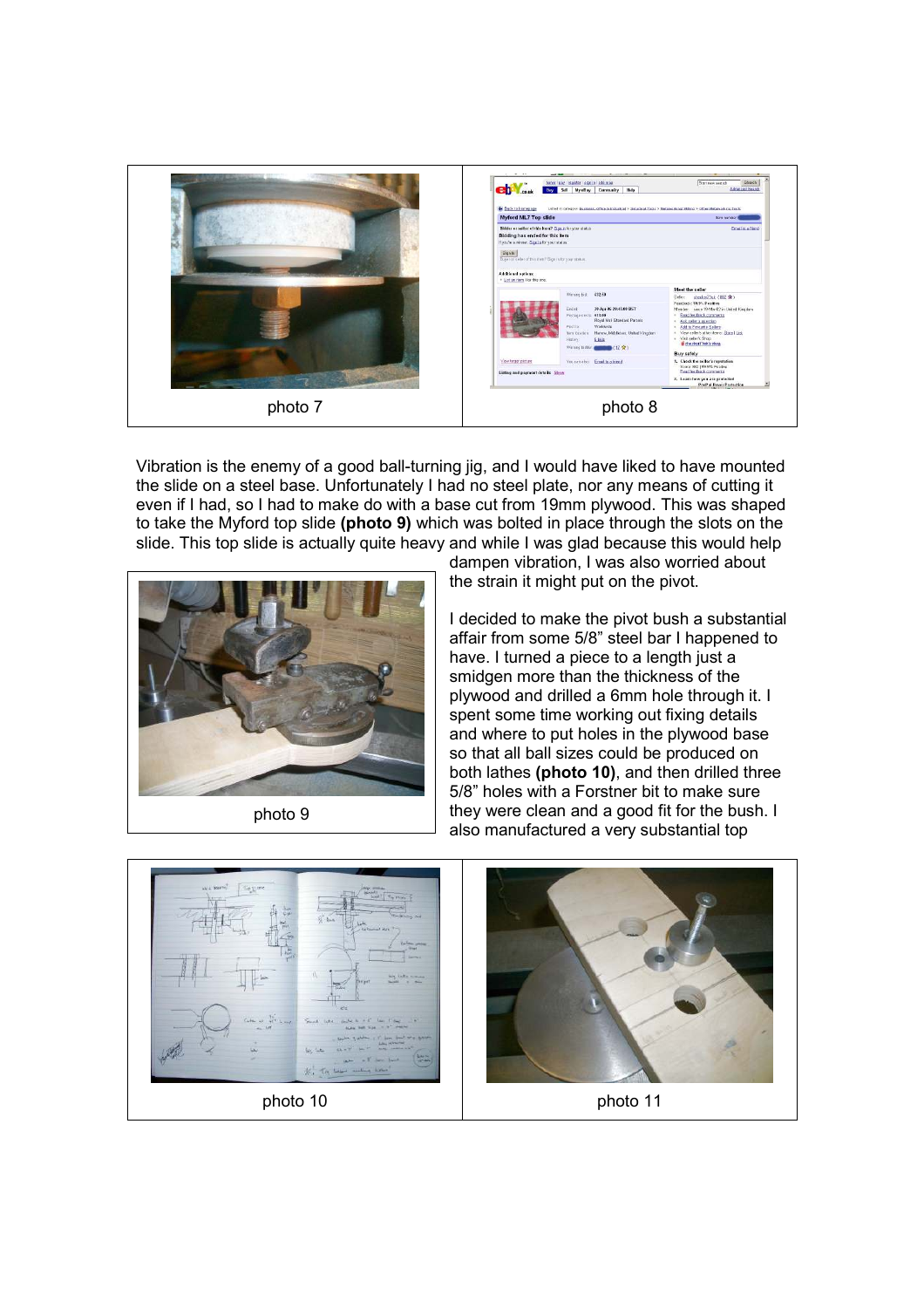washer from a piece of 30mm bar (photo 11). With these in place, the plywood base could be fastened down securely, but would still swivel about the pivot screw bush.

To hold the toolpost I welded two pieces of 25mm square steel bar together, after boring out one of them to take a length of round 5/8" bar. The toolpost would be held in place by two screws. (photo 12).The holder could then be gripped in the tool clamp on the top slide (photo 13).

With the assembly bolted down on the lathe bed, and a length of steel bar in the toolpost holder, the centre height of the lathe was marked from a centre held in the tailstock (photo 14). This was done for both lathes. The toolpost was then cut to length and holes drilled to take the tool, which was ground from an old broken tap. Holes were drilled and tapped at right angles to take securing screws (photo 15).



photo 12



photo 13



Everything could now be put together and the jig was given a trial run. There was still a tiny amount of play in the system, noticeable when set up on the bigger lathe where everything is at full stretch. I wasn't sure whether it was caused by the plywood base flexing, or if it was from the necessary clearance between the pivot bolt and bush. To strengthen the wooden base I attached two strips of steel angle iron, one each side, to